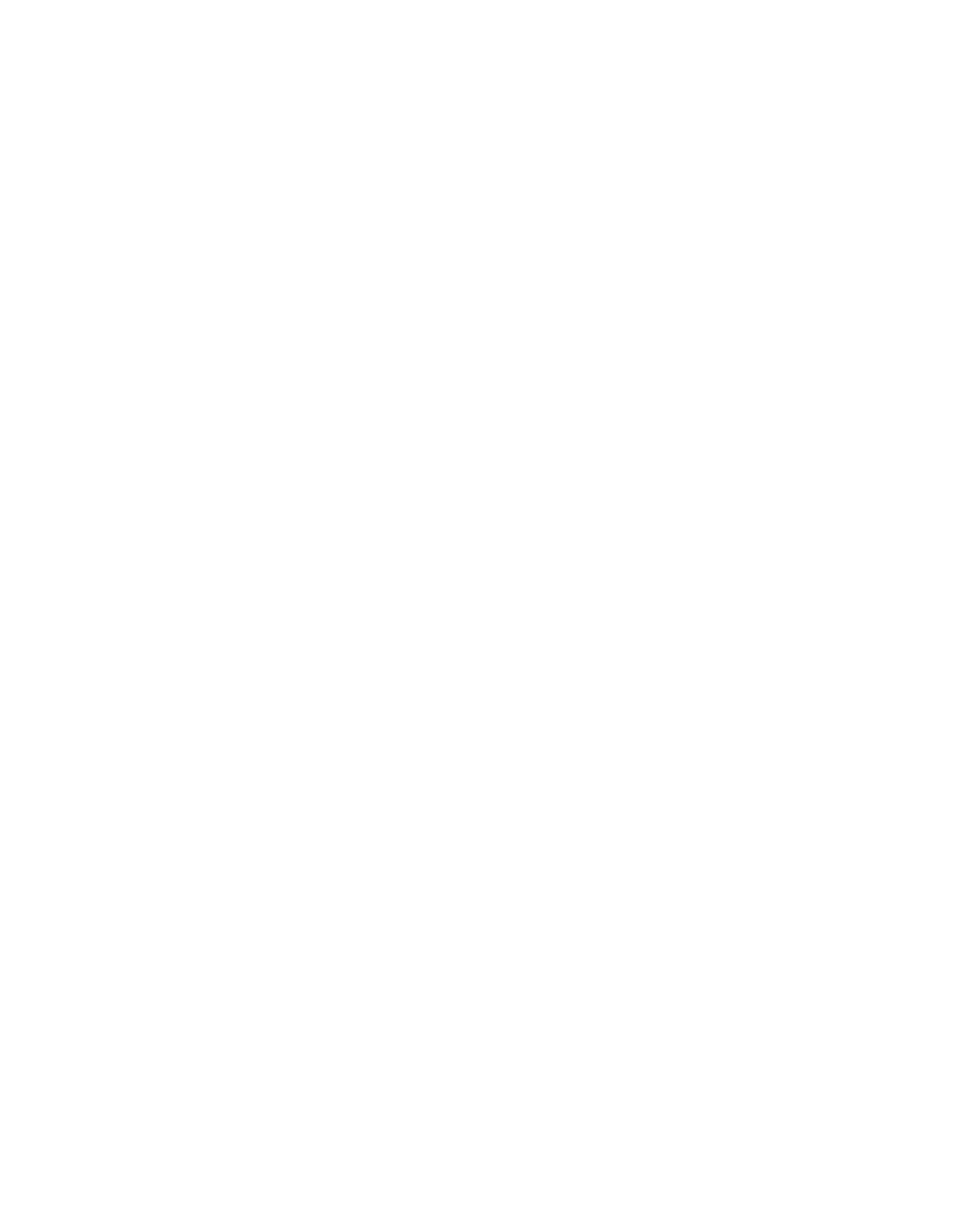We submit this paper on behalf of CUPE members who are currently working in the classroom and those who work in the childcare environment as ECEs.

With a new, significant investment in Early Learning & Care injected into our schools, how best to ensure our children gain the most from it?

#### **Factors worth considering**

Nova Scotia's recently launched pre-primary program is an important and integral step towards creating a universal system of early learning and care. The Canadian Union of Public Employees promotes this on behalf of our over 650,000 members nationwide, many of whom are parents with young children. Across Canada, we also represent Early Childhood Educators mostly, in classrooms and in the non-profit child-care sector.

Research demonstrates there that there is not one singular factor that guarantees school readiness for preschoolers. Ratios, classroom size, classroom organization, staffing structure and remuneration can all play a significant role in providing environments that can benefit young children cognitively, socially, emotionally and physically. (M. Friendly, C. Ferns, N. Prabhu, 2009).

The converse is thus also true: poor ratios and poor pedagogical preparation are key structural barriers to quality Early Childhood Education and Care.

# **What course of study provides the most in-depth instruction in play based learning**

Contrary to the recent "Teachers' Position Paper", it is in fact Early Childhood Educators who are the most educated in the ever-important play based learning techniques. The Early Years' curriculum at Mount Saint Vincent University and its counterpart at the Nova Scotia Community College both include play based instruction; for Early Childhood Educators, most practicums are with young children. There is no such instruction or practicum required to obtain a two-year teacher's certificate and if there are classes focusing on pre-primary they are minimal.

Our pre-primary Early Childhood Educators are lauded by experts such as Professor Nancy Carlsson-Paige in her interview in the Washington Post (October 31, 2017 I saw a brilliant way to teach kids). Such recognition is well deserved. As she and other academics like Quebec's Christa Japel demonstrate, too often when the Early Years move into schools -- a didactic approach to learning becomes the norm – because this is how teachers, teach.

# **What is didactic teaching**

In her interview Carlsson-Paige explains what this means: "In the United States, standards emphasize small discrete bits of information that children should master for each subject area.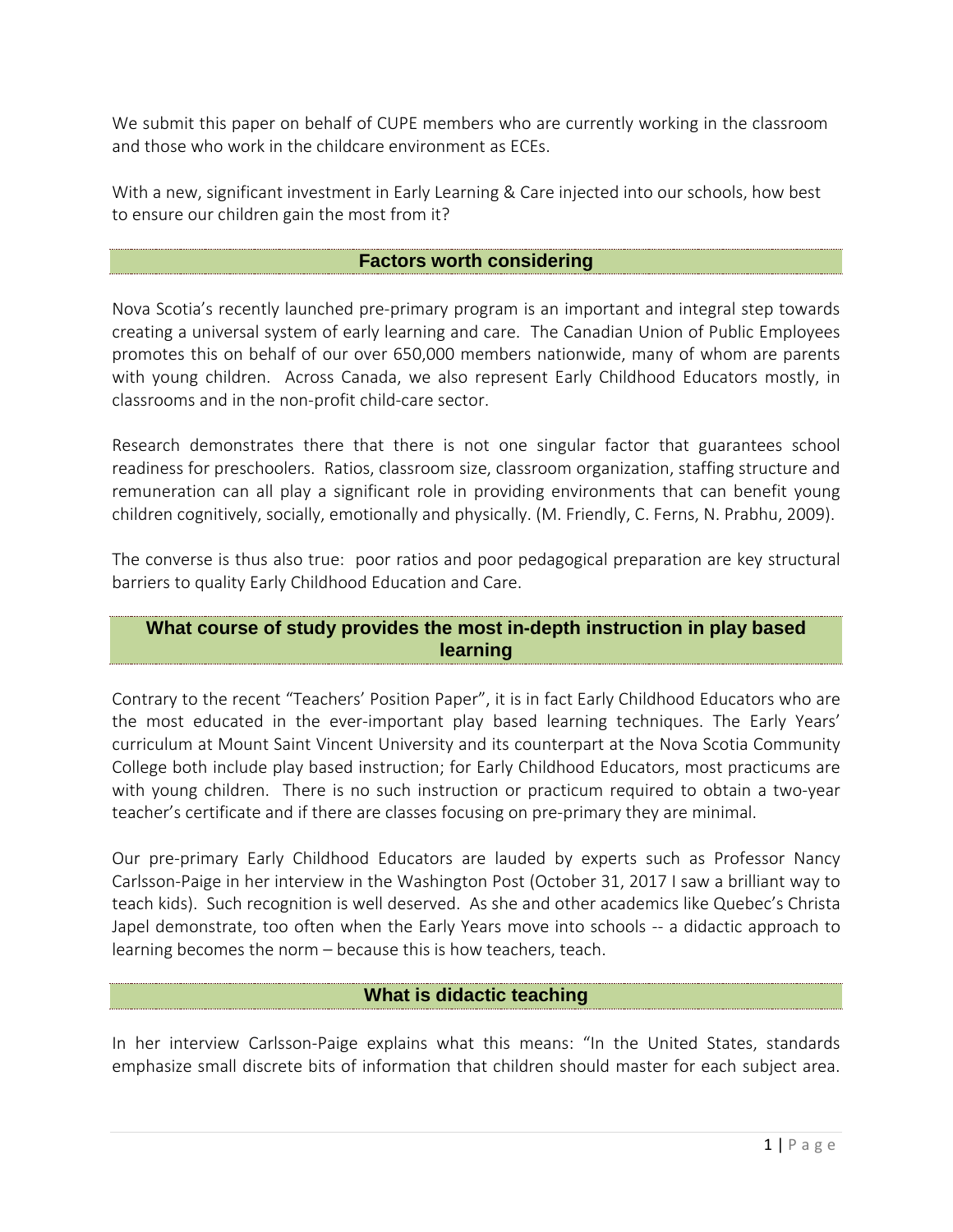The items children are expected to learn have one right answer. Kids often memorize this information. All children are expected to learn the same thing at the same time."

Dr. Christa Japel's assessment of Quebec's kindergarten program for 4 year olds, Les maternelles 4 ans: la qualité de l'environnement éducatif et son apport à la préparation à l'école chez les enfants en milieux défavorisés (Japel, 2017) provides the only research on pre-primary in the country and it should be mandatory reading for provincial departments of education considering full-day pre-primary.

Like our province, early pre-primary initiatives in schools in Quebec were initially designed to reach children who faced socio-economic hardships that created barriers to their success through-out their elementary and secondary school careers (Japel, 2017). Because of its initial impetus – helping vulnerable children -- assessing the degree to which pre-primary successfully "readies" young children for school – is important.

It is by now well known that investing in good quality early learning and care does a lot: a welleducated workforce translates into higher tax revenues, decreases pressure on social programs, and therefore offers an overall economic boost (See for example Toronto Dominion Special Economic Report, 2012).

Nova Scotia's attempt to provide universal access is a significant investment of public funds (Churchill, 2017 https://novascotia.ca/news/release/?id=20170801004). So how best to do so when considering who might benefit most from it? Leveling the playing field is one of the more meaningful reasons for expanding education/public services. Let's not forget what good governance can be when done right from the beginning. Universal early learning and care *at its best* benefits women, it boosts the provincial GDP, and it goes some measure to reducing class (and other) divisions as children meet, learn, and forge friendships with each other (Fortin, 2014). For these reasons, "knowing that the quality of pre-school services is a crucial prerequisite for fostering and preparing the most at-risk children (Japel, 2017)."

#### **Lessons from the Quebec experience**

The Quebec experience found that pre-primary taught by teachers in the schools, in terms of readiness for kindergarten (or grade primary), didn't really prepare children as well as it could.

In Quebec, teachers deliver pre-kindergarten and "teachers need training in early childhood education and care (Japel, 2017)." Teachers are trained to be concerned about content first and foremost. Their training is theoretical. Taking literacy as an example: teachers will use the alphabet to teach it, while educators will teach in a play-based manner with letters and spelling activities found in games and toys, in a way that fosters inquiry, and is fun (Japel, 2017).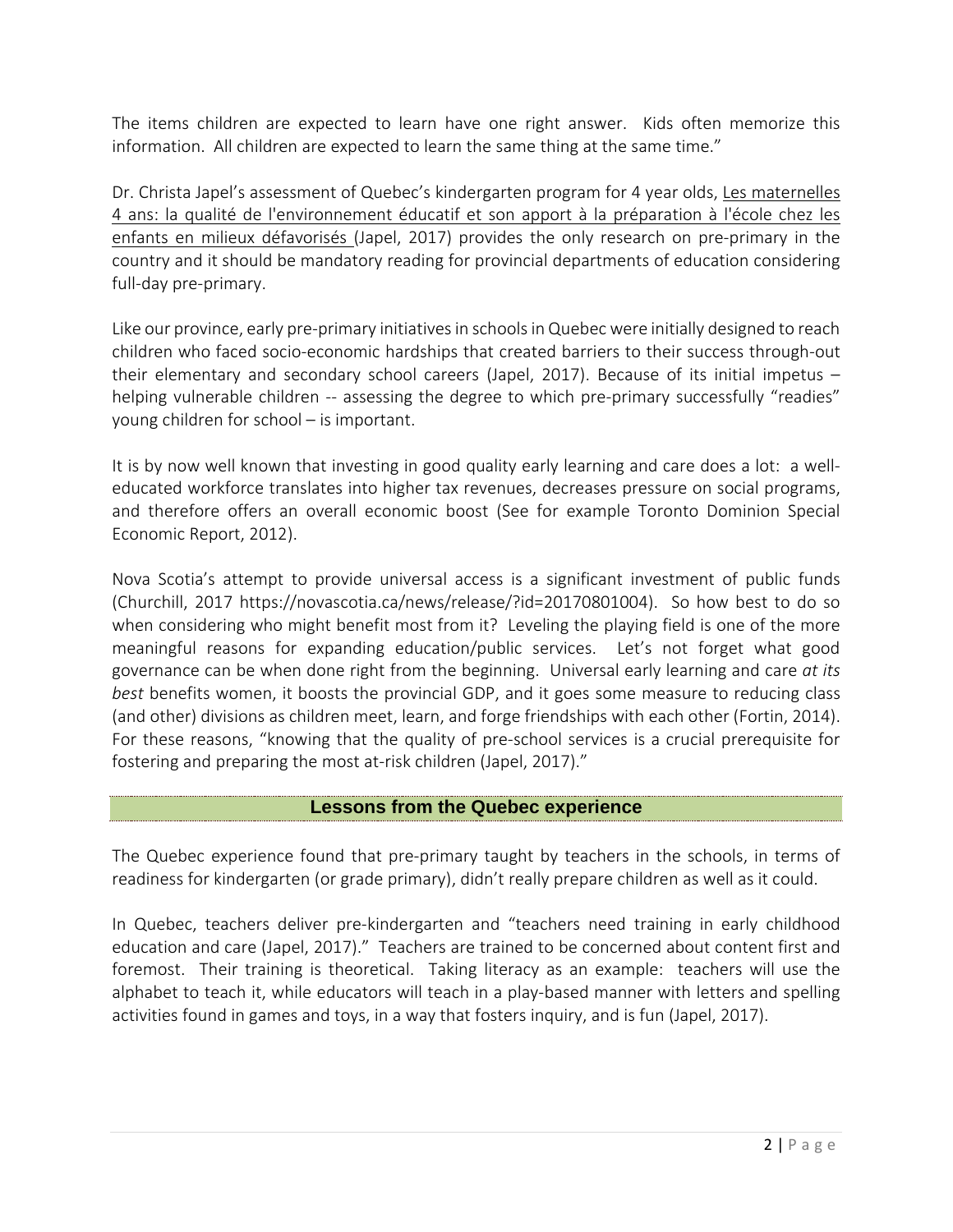Les maternelles 4 ans raises several concerns. Ratios, classroom organization, appropriate programming, and teacher training.

- 1. Ratios are much higher in Quebec at one teacher to every 18 children.
- 2. Funding for the right design, materials, toys, books and learning corners needs to be "sufficient."
- 3. More appropriately trained personnel in the classroom is required. This is to improve the attention paid to the development of children's social skills particularly the need for age appropriate "activities and programs that would contribute positively to the development of the varied components for the child's overall development (Japel; 2017)."
- 4. Japel's assessment reports that even a four-year Bachelor program in elementary education offer few courses on pre-school or pre-primary education (Japel 2017). Her assessment includes recommendations that current training provided to teachers be evaluated; that continuing education should be based upon educational techniques and validated practices that meet the needs of 4-year-olds including courses that meet the needs of vulnerable students (Japel, 2017) along with training in the different components that affect the quality of the pre-primary environment (Japel, 2017).

Teachers are taught curriculum, pedagogical theory and instructional learning. Early childhood educators are specialists, trained to foster learning through exploration, creating an environment where children learn all around them and based on a developmentally appropriate program that is child initiated through, for example, Authentic Assessment techniques; educators nurture learning through constant observation – "scaffolding" off the child's interests.

# **The Nova Scotia Context**

Carlsson-Paige dreams of importing our approach, where the early years are taught by Early Childhood Educators, precisely because it is developmentally appropriate for young children. "The Nova Scotia Framework emphasizes *dispositions* for learning such as curiosity, creativity, confidence, imagination and persistence. It emphasizes processes such as problem solving, experimenting and inquiry."

Pre-primary in Nova Scotia schools were piloted in 2005. Delivered by early childhood educators off-shoots and hybrids of the program developed and grew. The programs are led by an Early Childhood Educator with a four-year university degree and are supported by other early childhood educators depending upon class size.

In the first provincial evaluation of the Early Years Centres (Dalhousie University, 2015) "Early Childhood Educators within the EYCs were recognized as leaders in their field and champions for the play-based approach of the EYCs."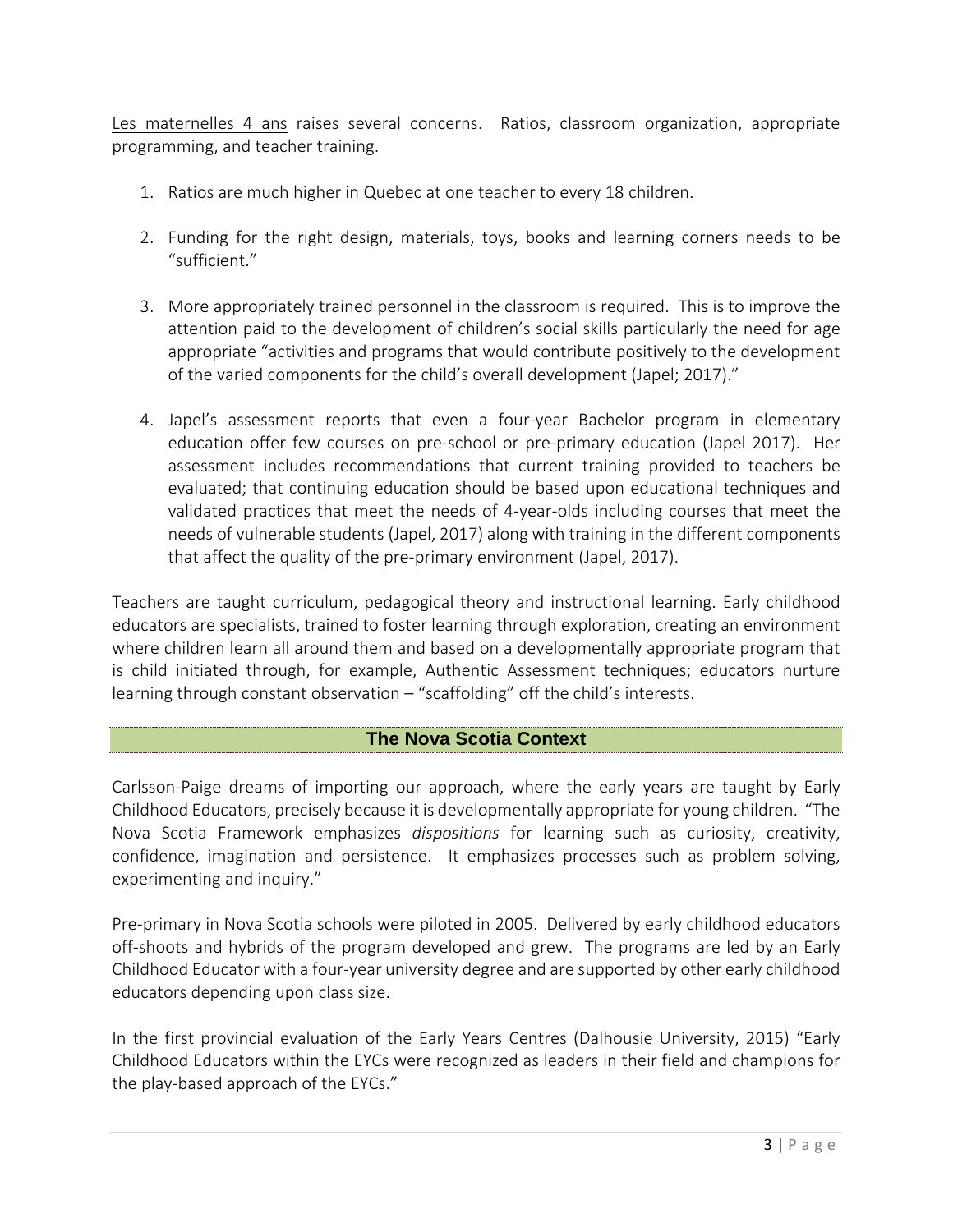The evaluation commends "the knowledge, expertise, commitment, and work ethic of the ECEs as key enablers in building a strong Early Learn Program (ELP). The importance of the ECEs being trained in early childhood development was acknowledged…and it was noted that this was critical to building an evidenced-based Early Learning Program (e.g. paly-based learning, evidence baseddocumentation, reflective practice, etc.)."

Early Childhood Educators do more than nurture and educate in the areas of physical, social, emotional, cognition and language development. Equally important is the work they do supporting families and communities.

Noted in the second round of evaluations *Evaluation of the Nova Scotia Early Years Centres* (Dalhousie University, 2017) the authors remarked:

"Families felt valued for their input, connected and welcomed within schools and EYCs (over 83% of respondents agreed or strongly agreed). They considered EYC staff as warm and having a welcoming attitude, appreciating that staff took time to engage them, get to know them, and build a solid foundation for support, trust, and comfort. Families felt that the 'laid-back' approach taken by staff when issues arose made it easier to overcome, ensured privacy or confidentiality when needed, and exuded confidence in caring for their children. Families acknowledged that EYC staff deserved more recognition and appreciation, such as through a designated appreciation day for teachers, a poster or card created by children, or a Teacher of the Month award."

# **Early Childhood Educators are trained in appropriate classroom design**

According to Japel, the best learning environment requires attention and training spatially and temporally to allow for child initiated activities.

A typical class room for young children is bright, colourful, should include activity corners, little furniture that is non-hazardous, small, reachable bookshelves filled with age appropriate books, corners with blocks for motor activities (Japel, 2017).

Activities should be developmentally appropriate and offered in an explorative way, for example with costumes for symbolic play. A play-house, store, blocks figurines. Programs should include an opportunity for a nap for the many 3, 4 and 5-year-olds who need one as well as healthy food served in a setting that encourages children to enjoy eating; because a hungry and tired child is a child that cannot learn. The best early childhood programsfeature substantial time spent in active play outdoors in an area equipped with a range of play and exploration options, and a variety of surfaces and materials. In Quebec, not all schools have this kind of space and some compensate by relying on the indoor gym (Japel, 2017).

Some of our schools are lucky enough to already have pre-primary programs led by ECEs and are equipped with designed classrooms so children can initiate and explore through their own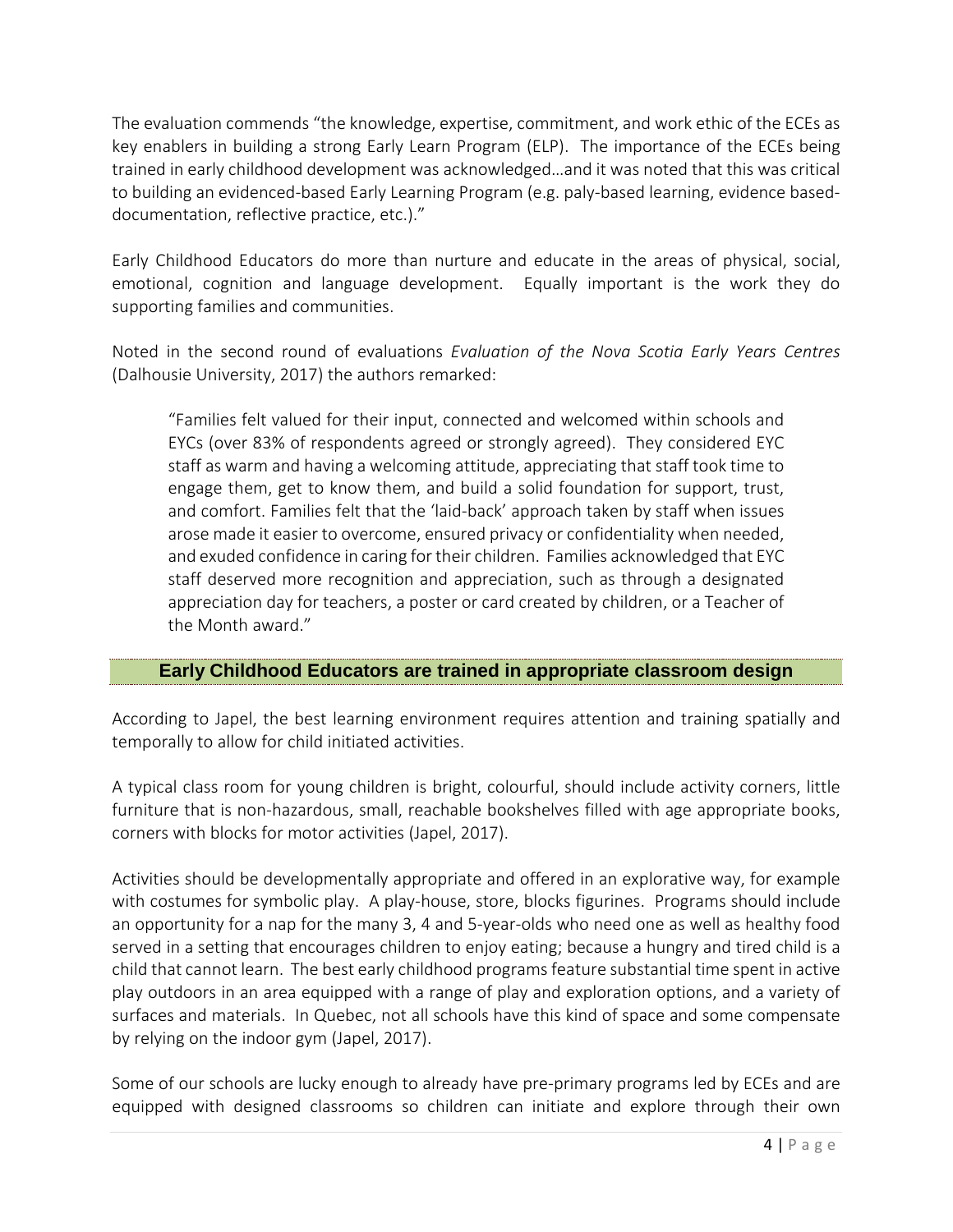curiosity. Most new classrooms, however, are not. Where there have not been pre-primary programs or where the programming is expanding, there is a scramble for small furniture, appropriate play areas, even washrooms, precisely because schools are set up almost exclusively for instructional teaching for older students.

In response to the Maternelles 4 ans assessment, school boards in Quebec will be developing more appropriate training sessions for teachers throughout the year to help improve the program (Japel, 2017).

We're already one step ahead in Nova Scotia with ECEs leading the way, so let's build on that strong foundation.

#### **Real Collaboration**

The Ontario experience offers other valuable lessons. Cohabitation or team-teaching hasn't been easy precisely because when you have a teacher and an early childhood educator in a classroom there exists disparities: in training and experience on the one hand, and, on the other with salaries. Although there has been no in-depth review of the Ontario program anecdotal evidence suggests that this disparity leads to the predominance of more traditional  $-$  didactic  $-$  teaching.

Not surprisingly similar tensions arise here too. "Differences in pedagogical approaches, and experiences with "theme-based" programs compared with a play-based approach revealed a tension among some ECEs and school staff. However, some families shared that their perspective on play-based learning had changed because they saw positive changes in their child's development after attending the ELP. On-going support and discussions with partners, ECEs, school staff and families about the purpose and value of play-based learning was identified as a priority… (Dalhousie University, 2017)"

The Quebec assessment powerfully makes the case that investing in child care and early learning requires qualified people delivering a quality program. Other-wise, the educational advantages will not be there to the extent they could and should – and this is especially so for children who need it the most.

In other words, expanded access, something parents love, shouldn't jeopardize quality. As the head of the European Commission Directorate for Education and Culture remarked "it is becoming increasingly clear that access without quality is of little merit (Porkony, A. 2011)."

# **What else is important for quality early learning and care**

Across the country 3, 4, and 5-year-olds in regulated early learning and care can find themselves, generally, in either centres or in the public-school system. Or sometimes both. Centres, typically are regulated by social service departments while primary programs are under Education ministries (Friendly, M. et al, 2009) and their approaches to ratio regimes and qualifications, are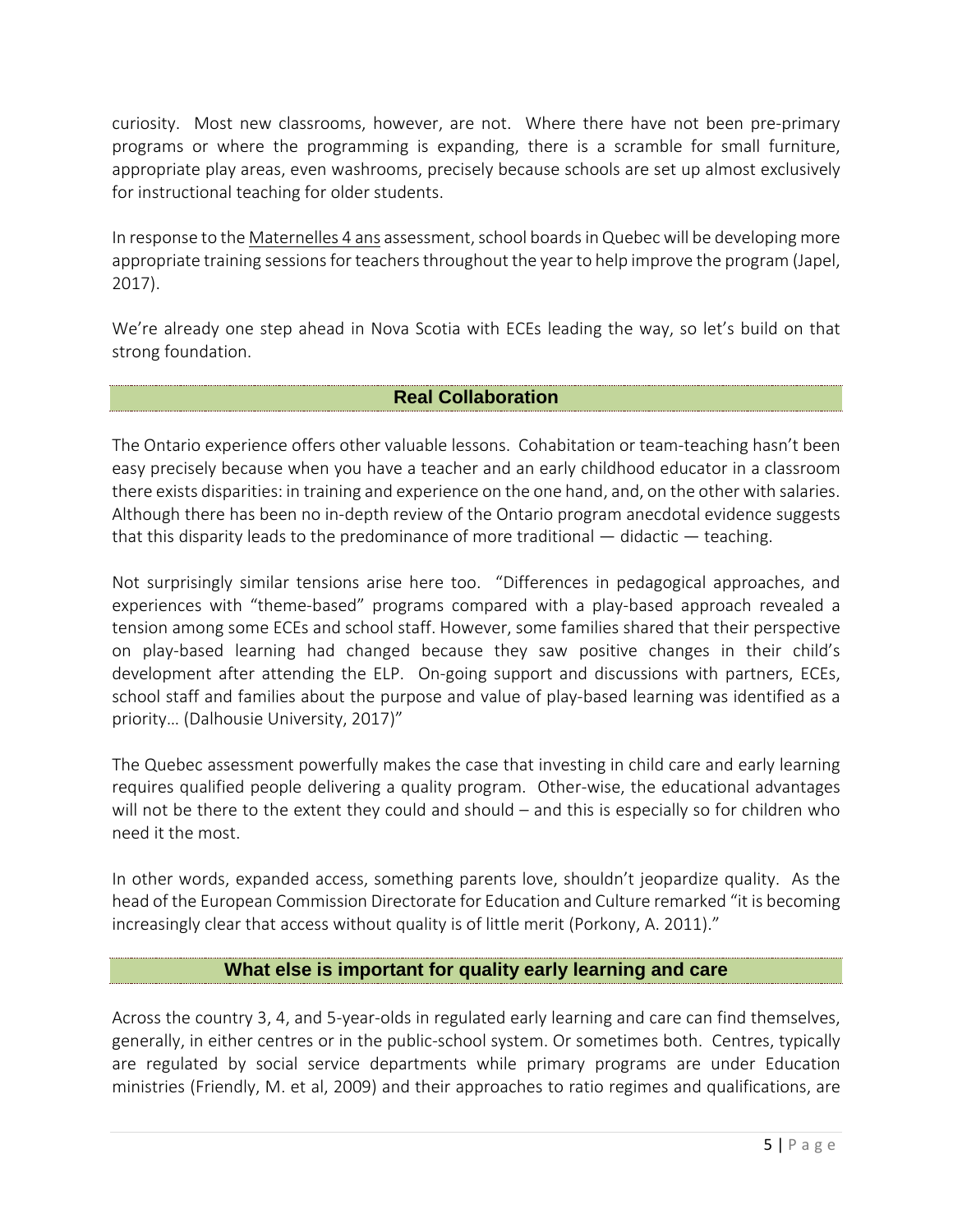somewhat distinct. In Nova Scotia, for example, while both are in the Department of Education and Early Childhood Development staff to student ratios for 4-year-olds in centres is 1:8. In the public-school system it is 1:10.

Asking the key question "How do early years teachers excel at their crafts?" a review of the research literature on the effect of qualifications on quality and ECEC teacher behaviour by Kontos and Wilcox-Herzog found that the amount of teachers' formal schooling had an impact on quality (correlational) as well as(less often) on effective teacher behaviour (Kontos, S. and Wilcox-Herzog, A. 2003). Citing Cassidy et al, and Kontos, et al in particular, they note that specialized education (that is, in early childhood education/child development) was found to be casually related to quality and correlated with positive teacher behavior. Citing studies across preschool age groups including 4 and 6-year-olds, the review noted that "there is a considerable amount of evidence that specialized education is related to quality of the learning environment for children and to the quality of teachers' interactions with the children (Kontos, S. and Wilcox-Herzog, A. 2003)."

Other factors that impact student outcomes include teacher qualifications, class size, wages and working conditions though Friendly cautions that some of these studies she cites (Barnett, Schulman & Shore, 2004; Blatchford et al, 2003, Doherty & Stuart, 1997) observe that separating these factors to study independent effects is complicated.

Friendly, citing UNICEF's Innocenti Research's benchmarks quotes:

"...child: *trained* adult ratio for 4-5-year-olds in publicly subsidized, centre-based services not greater than 15:1 and group size not exceeding 24." This benchmark specifies that the adults included in the ratio *should be trained or educated in early childhood learning and care* (Friendly et al 2009).

One final note. Citing Shim, Hestenes and Cassidy (2004), Friendly points out that classroom organization and staffing structure are also factors effecting student out comes. Co-teaching is associated with higher quality compared to either hierarchical teacher structures or a single teacher structure (Friendly et al, 2009).

#### **To make early learning and care a real success more needs to happen immediately**

For building a system, one that really makes sense to children and parents, the province will have to do more: it must, at the very least, provide wrap-around care for 4 year olds in the schools – even that would fall short of the best practice of a "seamless day" identified in the Fraser Mustard Report (Mustard, J.F, McCain, N., McCuaig, K., 2011).

As more children attend pre-primary, their absence leaves a void in licensed child care centres. The historical backbone of quality Early Learning and Care is found in the non-profit sector. Ensuring children ages 0-3 thrive in non-profit centres will require transformative change. We don't have to look far to find good examples: when P.E.I. moved primary from centres into the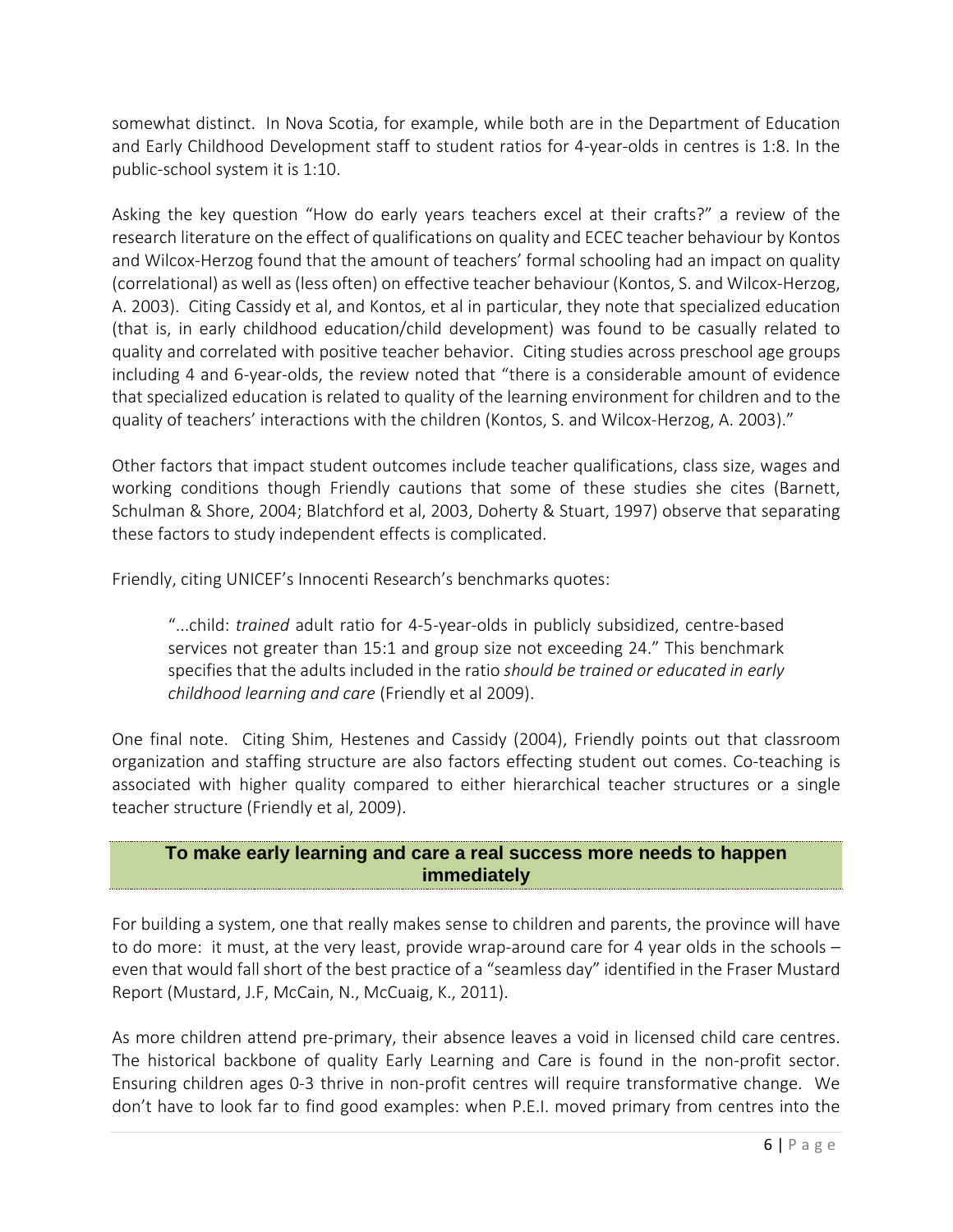public-school system a long-term plan was initiated establishing a network of 45 licensed Early Year Centres with stable funding agreements. Fees were set by the province and a provincial curriculum and wage grid were implemented.

Furthermore, let's not forget, the Nova Scotia Review of Regulated Child Care Consultation Report and Recommendations (March 2016) acknowledged the lack of rural and infant access, as dire.

Addressing the topsy-turvy topography of early learning and care will require, as Christine Saulnier and Tammy Findlay, explain in their recent submission to Law Amendment in response to Bill 8:

- 1. Rolling variousfunding into one envelop out of which a comprehensive system can be built.
- 2. Funding a transition plan including a labour-force strategy that deals with the inequitable compensation and working conditions, recruitment strategies for remote areas, as well as funding to support infant and toddler care.
- 3. Ceasing public funding to commercial operators who charge on average 21% more. All existing centres should be offered the opportunity to become public centres. The profit motive should not remain part of the public funding calculus if we want high quality ECE.

#### **Why the need for a "position paper" in response to a "position paper"**

There's always a context when writing and publicly releasing "position papers" no matter how high the yen to academic neutrality may read. Let's not pretend research occurs in a vacuum. There are hundreds of new full-time, permanent, positions being created in school boards across the province, and, rightly or wrongly, new union members to be gained. Please remember, a scant time ago Nova Scotia teachers, not the Nova Scotia Teachers' Union leaders, but rank-and-file teachers, rejected not one but two tentative agreements contrary to the recommendations from their bargaining team.

The fulcrum of these spontaneous and historic protests was galvanized by one central issue: classroom size. Our CUPE Early Childhood Educators stood right alongside their colleagues, bolstering their numbers, supporting their demands, demonstrating their solidarity.

When the Nova Scotia Teacher's Union politicizes the care of young children, consider this: right now our pre-primary ratios, specialized training (that is, our educators with a four-year degree), and class-room staffing structure in ourschools, is a model that is doing well according to the most current research in Canada, in terms of design, if not implementation.

Japel's study is a cautionary tale of a good idea badly implemented. Let's learn from our provincial predecessors and not make the same mistakes. Let's build on our good foundation and build a quality early learning and care *system,* a place where our children can flourish and grow, inside and outside of our schools.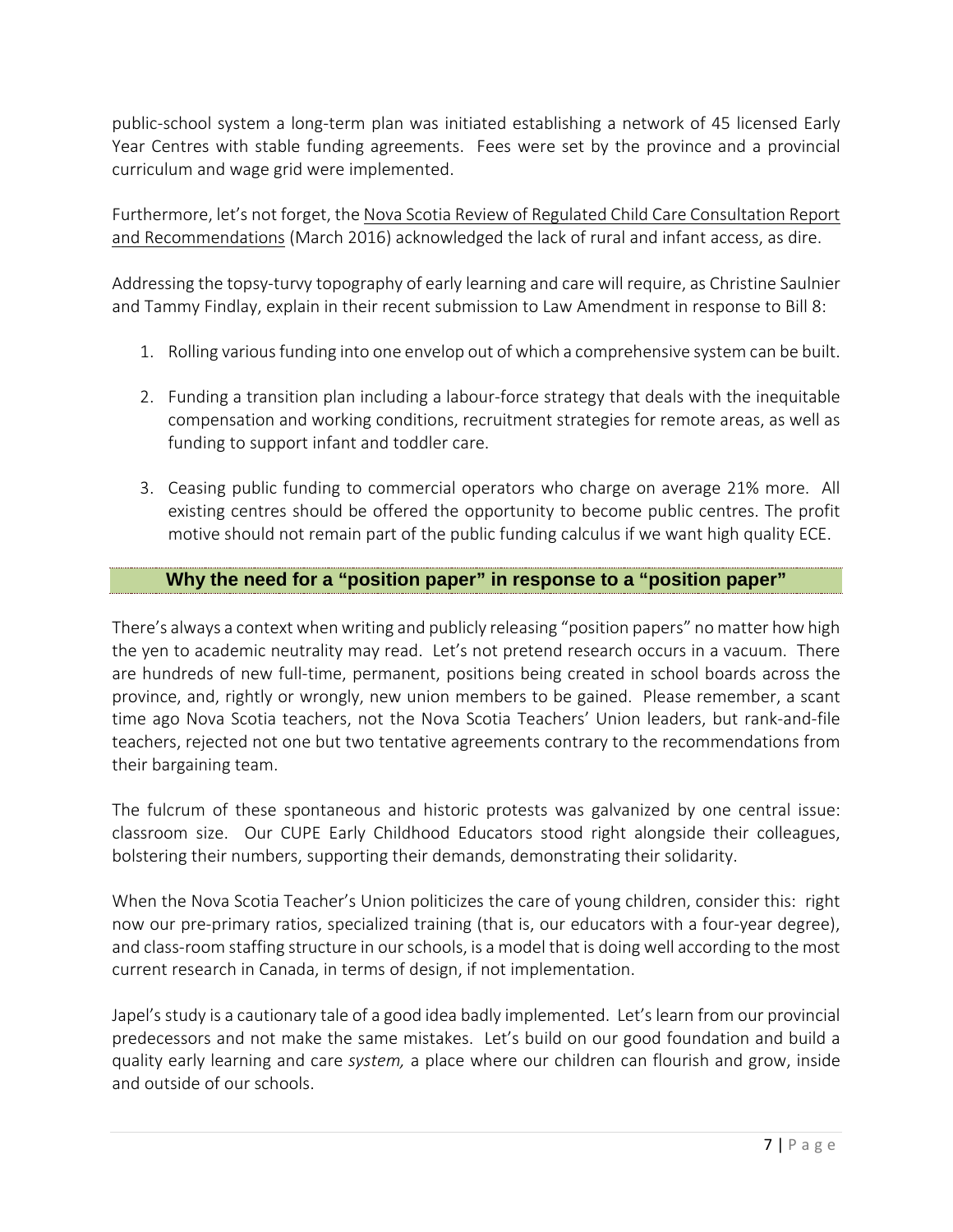#### References

- 1. Barnett, S., Schulman, K., Shore, R. (2004), *Class size: What's the best fit?* New Brunswick, New Jersey: National Institute for Early Education Research, Rutgers University
- 2. Blatchford, P., Bassett, P. Goldstein, H. and Martin, C. (2003), Are class differences related to a pupil's educational progress and classroom processes? Findings from the Institute of Education Class Size Study of children aged 4-7 years. *British Educational Research Journal*, 29(5), 709-730
- 3. Doherty, G. and Stuart, B. (1997). The association between child care quality, ratio and staff training: A Canada-wide study. *Canadian Journal of Research in Early Childhood Education,* 6(2), 127-138.
- 4. Friendly, M., Ferns. C., and Prabhu, N. (2009), *Briefing Notes*, Toronto, Ontario, Childcare Resource and Research Unit
- 5. Kontos, S. and Wilcox-Herzog, A. (2003), Effective preparation for early childhood education: What does North America research tell us? *European Early Childhood Education Research Journal, Vol. 11, No. 1 2003*
- 6. Saulnier, C. and Findlay, T. (2017), Written *Submission in response to Bill 8: An Act to Amend Chapter 44 of the Acts of 2005, the Pre-primary* Education Act, Canadian Centre for Policy Alternatives, Nova Scotia Office, Halifax, Nova Scotia

#### Reports

- 7. Alexander, C. and Ignjatiovc, D. (2012), Toronto *Dominion Economics Special Report,* Toronto, Ontario
- 8. Japel, C. et al. (2017), Les *maternelles 4 ans: la qualité de l'environnement éducatif et son apport à la préparation à l'école chez les enfants en milieux défavorisés*, Montréal, Québec. Fonds de recherche du Québec- Société et culture avec Partenaire(s) de l'Action concertée Ministère de l'Éducation et de l'Enseignement supérieur (MEES) Fonds de recherche du Québec - Société et culture (FRQSC), Université du Québec à Montréal
- 9. Mustard, Fraser, J., McCain, N., McCuaig, K. (2011) *Early Years: Making Decisions, Taking Action*, Margaret & Wallace McCain Family Foundation, Toronto, Ontario
- 10. Pokorny, A. (2011), Children in Scotland: *Early childhood education and care: a new direction for European policy cooperation.* Children in Europe, Issue 21
- 11. Provincial Report*: Evaluation of the Early Years Centre, Round 1* (2013-2015), Nova Scotia, Dalhousie University, Research Power Incorporated, Mount Saint Vincent University.
- 12. Provincial Report: *Evaluation of the Nova Scotia Early Years Centres Year* (2017). Nova Scotia, Dalhousie University, Research Power Incorporated, Mount Saint Vincent University.